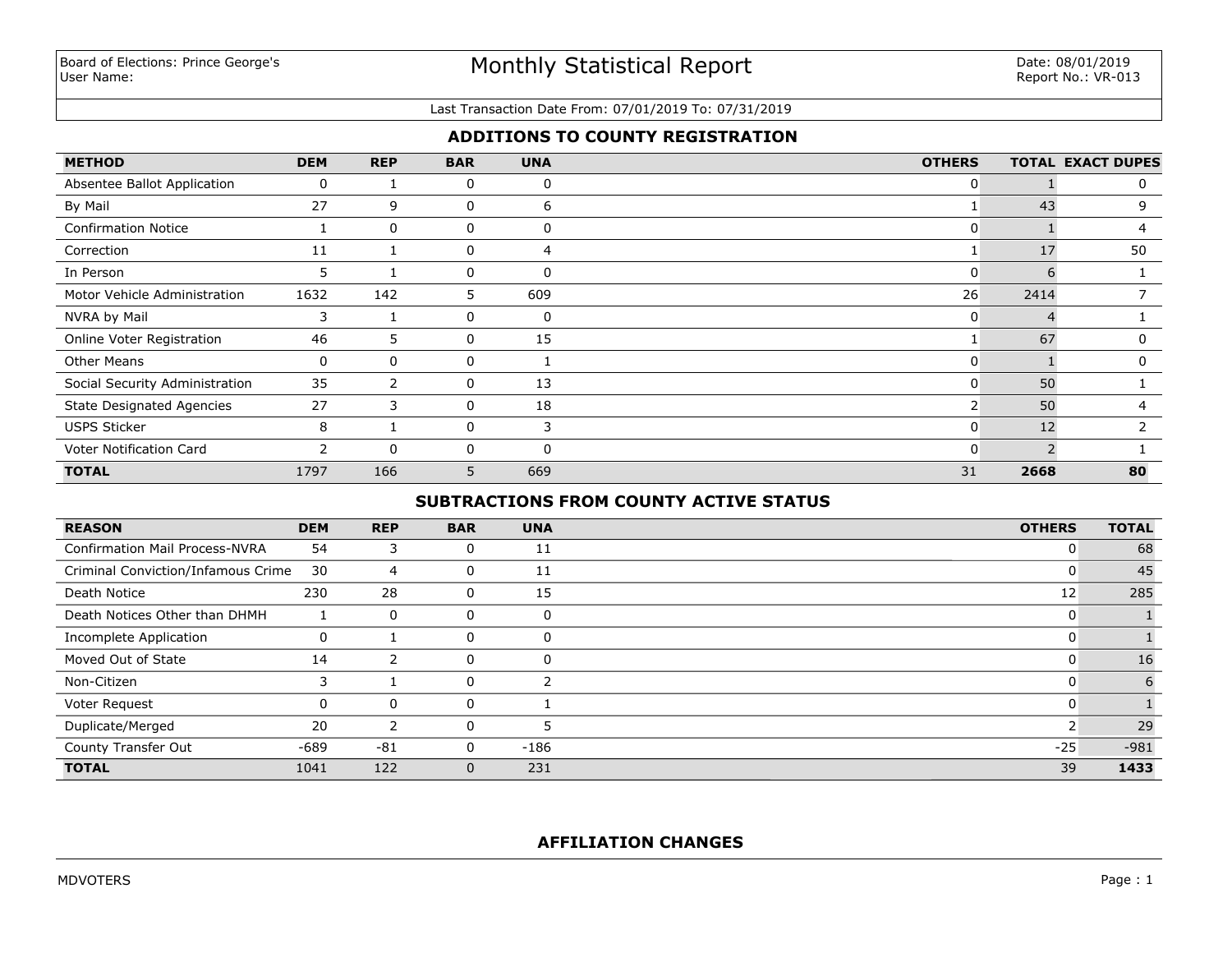# Monthly Statistical Report

| Last Transaction Date From: 07/01/2019 To: 07/31/2019 |            |            |            |            |               |              |  |  |  |
|-------------------------------------------------------|------------|------------|------------|------------|---------------|--------------|--|--|--|
| <b>CHANGE</b>                                         | <b>DEM</b> | <b>REP</b> | <b>BAR</b> | <b>UNA</b> | <b>OTHERS</b> | <b>TOTAL</b> |  |  |  |
| From                                                  | 305        | 100        |            | 140        | 212           | 758          |  |  |  |
| To                                                    | 210        | 82         |            | 279        | 183           | 758          |  |  |  |
| <b>TOTAL</b>                                          | $-95$      | $-18$      |            | 139        | $-29$         | 0            |  |  |  |

#### **CURRENT ACTIVE REGISTRATION**

| <b>ACTIVITY</b>              | <b>DEM</b> | <b>REP</b> | <b>BAR</b> | <b>UNA</b> | <b>OTHERS</b> | <b>TOTAL</b>   |
|------------------------------|------------|------------|------------|------------|---------------|----------------|
| <b>BEGINNING OF REPORT</b>   | 462937     | 40036      | 39         | 73079      | 13633         | 589724         |
| ADDITIONS $(+)$              | 1797       | 166        | 5          | 669        | 31            | 2668           |
| REINSTATED (+)               | 62         | 9          |            | 18         |               | 90             |
| CANCELLED (-)                | $-297$     | $-37$      |            | $-34$      | $-14$         | $-382$         |
| COUNTY TRANSFER OUT (-)      | -689       | $-81$      | 0          | $-186$     | $-25$         | $-981$         |
| AFFILIATION CHANGES (+ OR -) | $-95$      | $-18$      |            | 139        | $-29$         | $\overline{0}$ |
| * INACTIVATED (-)            | $-55$      | $-3$       | 0          | $-11$      |               | $-69$          |
| $*$ REACTIVATED $(+)$        | 178        |            |            | 29         |               | 215            |
| <b>END OF REPORT TOTALS</b>  | 463838     | 40079      | 47         | 73703      | 13598         | 591265         |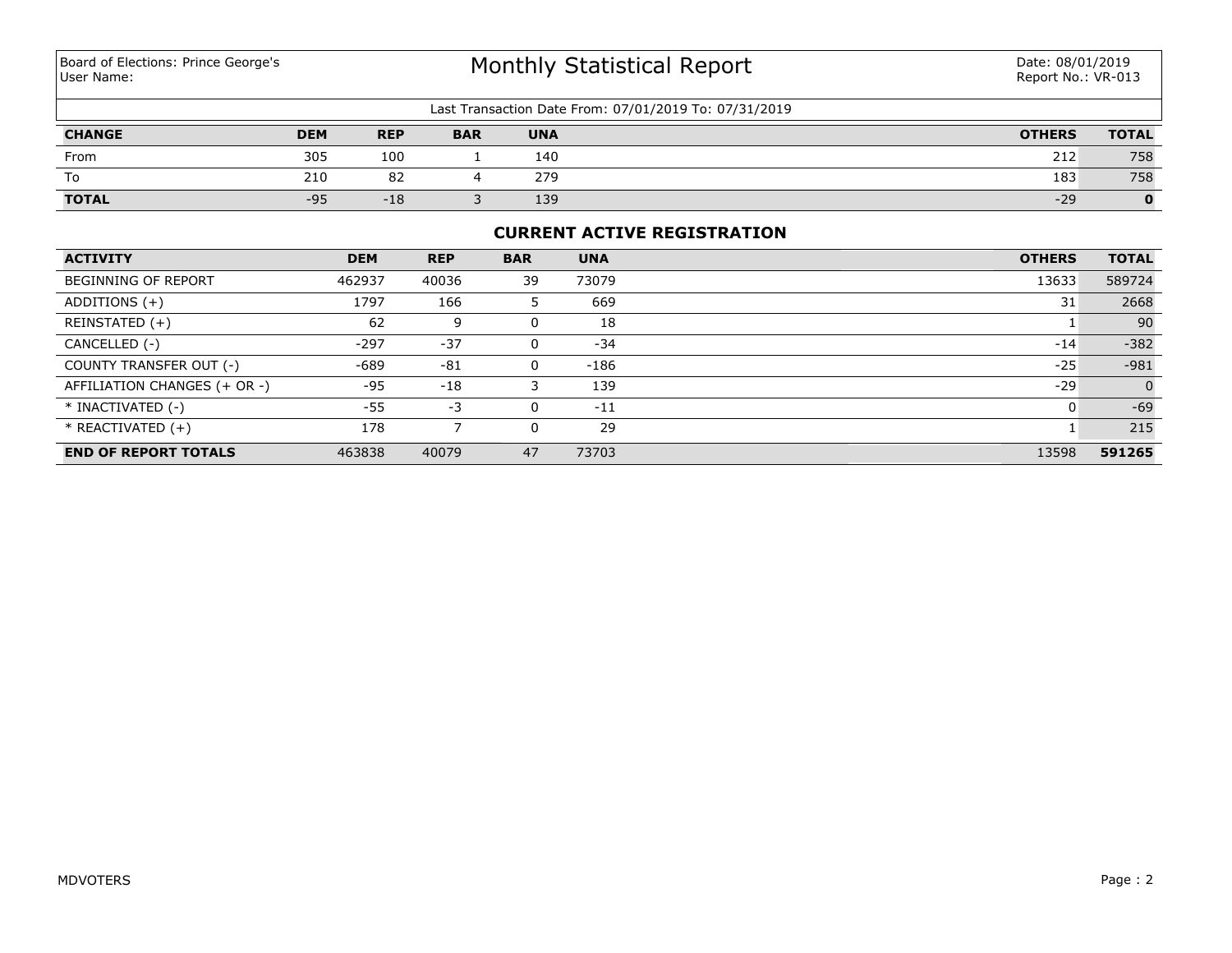#### Last Transaction Date From: 07/01/2019 To: 07/31/2019

#### **INACTIVE REGISTRATION**

## **SUBTRACTIONS FROM COUNTY INACTIVE STATUS**

| <b>REASON</b>                      | <b>DEM</b>   | <b>REP</b> | <b>BAR</b>   | <b>UNA</b>   | <b>OTHERS</b> | <b>TOTAL</b>   |
|------------------------------------|--------------|------------|--------------|--------------|---------------|----------------|
| Absentee Ballot Application        |              | 0          | 0            | 0            | 0             |                |
| By Mail                            |              | 0          | 0            | 0            | 0             |                |
| <b>Confirmation Notice</b>         | 13           | 1          | 0            | $\mathbf{1}$ | $\mathbf{0}$  | 15             |
| Correction                         | 1            | 1          | 0            | 0            | 0             | $\overline{2}$ |
| Criminal Conviction/Infamous Crime | 1            |            | 0            | 1            | 0             | $\mathsf{3}$   |
| Death Notice                       | 4            | 3          | 0            | 0            | 0             | $\overline{7}$ |
| In Person                          | $\mathbf{1}$ | 0          | 0            | 0            | 0             |                |
| Jury Notice                        | 1            | 0          | 0            | 0            | $\mathbf{0}$  | $\mathbf{1}$   |
| Motor Vehicle Administration       | 145          | 4          | 0            | 27           | 1             | 177            |
| Moved Out of State                 | 52           | 8          | 0            | 13           | 0             | 73             |
| Online Voter Registration          | 5            | 0          | 0            | 0            | 0             | 5              |
| PCC-Potential Criminal Conviction  | 1            | 0          | 0            | 0            | 0             |                |
| <b>State Designated Agencies</b>   | 6            | 0          | 0            | 0            | 0             | 6              |
| <b>USPS Sticker</b>                | 1            | 0          | 0            | 0            | 0             |                |
| Duplicate/Merged                   |              | 0          | 0            | 0            | 0             |                |
| County Transfer Out                | $-28$        | $-5$       | 0            | -8           | 0             | $-41$          |
| <b>TOTAL</b>                       | 262          | 23         | $\mathbf{0}$ | 50           |               | 336            |

## **CURRENT INACTIVE REGISTRATION**

| <b>ACTIVITY</b>              | <b>DEM</b> | <b>REP</b> | <b>BAR</b> | <b>UNA</b> | <b>OTHERS</b> | <b>TOTAL</b> |
|------------------------------|------------|------------|------------|------------|---------------|--------------|
| <b>BEGINNING OF REPORT</b>   | 20782      | 2457       |            | 5059       | 654           | 28952        |
| $*$ INACTIVATED $(+)$        | 55         |            |            | 11         |               | 69           |
| *REACTIVATED (-)             | $-178$     | $-7$       |            | $-29$      | $-1$          | $-215$       |
| COUNTY TRANSFER OUT (-)      | $-28$      | -5         |            | -8         |               | $-41$        |
| AFFILIATION CHANGES (+ OR -) |            | 0          |            | 0          |               | $\Omega$     |
| CANCELLED FROM INACTIVE (-)  | -58        | $-12$      |            | $-14$      |               | $-84$        |
| PENDING FROM INACTIVE (-)    | - 1        | 0          |            |            |               | $-1$         |
| <b>TOTAL INACTIVE</b>        | 20572      | 2436       |            | 5019       | 653           | 28680        |